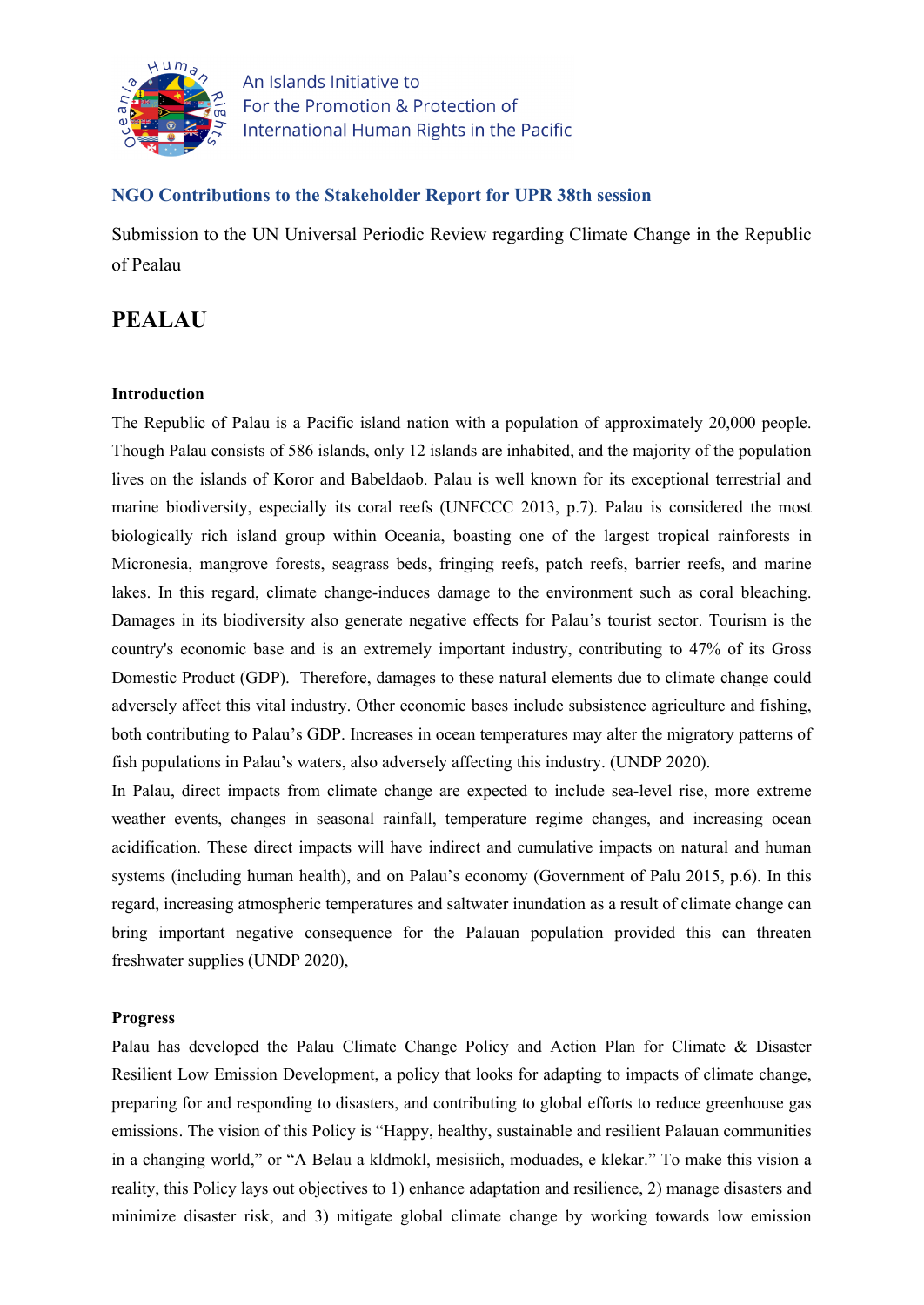development (Government of Palu 2015, p.6).

In 2015, Palau took <sup>a</sup> grea<sup>t</sup> step in improving institutional arrangements for the energy sector Management. It signed into law the Energy Act in order to create an adequate institutional framework that determines the functions and authority required for effective energy administration as outlined in the National Energy Policy 2010. This was <sup>a</sup> recommendation made in previous cycles. We are also glad to see that Palau submitted in 2015 the Intended Nationally Determined Contribution, which came into effect this year 2020 in order to achieve the objectives of the UNFCCC. The project has <sup>a</sup> duration of 5 years and aims to reduce the energy sector emissions with an additional reduction coming from the waste and transport sectors (Republic of Palau 2015). We encourage Palau to keep on working under the guidelines of the Intended Nationally Determined Contribution

In addition to the efforts already made, we recommend Palau to take additional measures to fight climate change.

#### **Policy Recommendations**

#### **1. Reduce CO2 emissions and continue expanding renewable energy production and use**

Palau is one of the countries with the highest CO2 per capita emissions in the world. Palau'<sup>s</sup> energy economy relies almost completely on fossil fuels and consists of an annual supply of approximately 14.5 million gallons of diesel fuel, and 15.8 million gallons of gasoline. Almost all of Palau'<sup>s</sup> diesel consumption is for power generation, with the rest being used for transport. Most of the diesel consumed for transport is used by fishing vessels and state-owned ferries, with little-used for road transport (Government of Palu 2015, p.22). We recommend the Government of Palau to expand its renewable energy production and use, and diversification to reduce its CO2 emissions and lower their levels of dependency on imported fuels to improve the security of the existing electricity supply, which also is vulnerable to changes in prices. An interesting option for this objective is the expansion into other forms of renewable energy such as wind, waste (landfill gas), hydropower, and/or marine energy (wave energy and currents) (Government of Palu 2015, p.25).

#### **2. Revision of taxes and policies**

Revision of taxes and policies to encourage the import and sale of appliances, vehicles, and boats having the highest energy efficiency; and with development of energy efficiency standards for new buildings and renovations including homes, businesses, and governmen<sup>t</sup> premises (Government of Palu 2015, p.25)

## **3. Establishment of <sup>a</sup> National Human Rights Institution in line with the Paris Principles and with the full participation of civil society**

Although Palau has taken preliminary steps to establish <sup>a</sup> National Human Rights Institution, the project is not ye<sup>t</sup> finalized. We encourage the country to finalize this project (European Delegation to Jordan, 2019).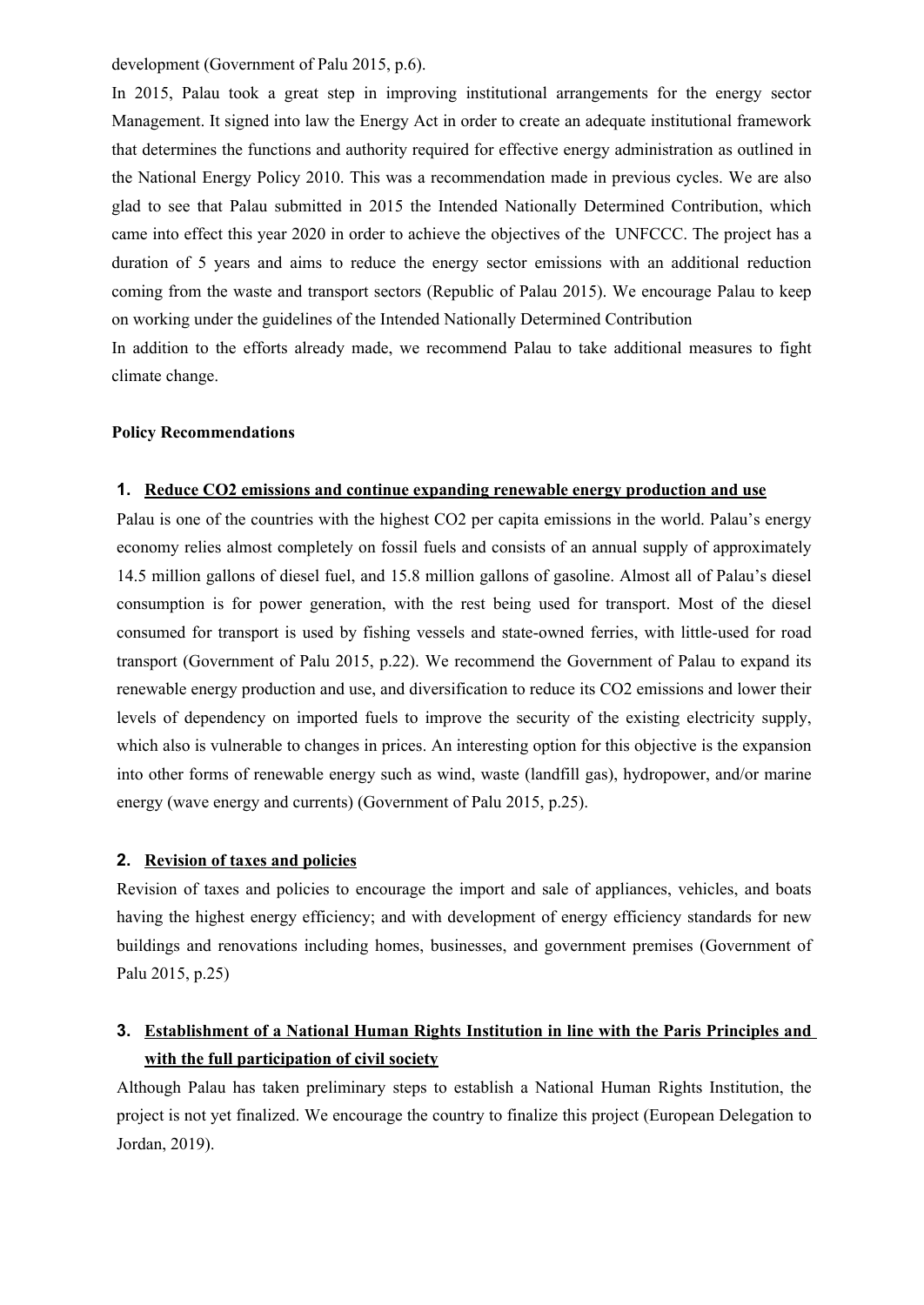## **4. Building greater resources and cooperation in International communities to combat Climate Change**

One of the most prominent challenges faced by Palau is climate change, which affected people'<sup>s</sup> livelihood, access to food, water, and property. International cooperation and suppor<sup>t</sup> in this regard are critical to address and ensure the basic human rights of the people. For instance, the Government'<sup>s</sup> intention to establish <sup>a</sup> national human rights institution required specialized resources and Palau would be seeking assistance from its partners to realize this. Due to limited capacity in human resources and expertise, it is understandable that Palau continues to seek external technical and funding assistance. As it is committed to fulfilling its human rights obligations, Palau also seeks assistance from the members of the Human Rights Council, which should take into consideration the special circumstances when proposing further recommendations. We encourage Palau to keep on building relations with stakeholders, regional and international organizations and institutions, and development partners to address climate change.

1.

Issue: The governmen<sup>t</sup> of Palau/Belau has showed <sup>a</sup> commitment to human rights. Palau has ratified numerous core international human rights treaties. It is quite an impressive record although very little has happened regarding the important step of implementation beginning with reporting and then initiating the recommendations into the daily reality of people.

It is also important for Palau to ratify the remaining international instruments.

Question: Will Palau work with regional NGOs to suppor<sup>t</sup> trainings that can assist to better participate in the human rights treaty bodies? Will Palau also partner with institutions of higher education in Palau as well as the University of South Pacific as well as the University of Hawaii?

Will Palua be willing to host <sup>a</sup> regional human rights treaty body review like Samoa did for the UN Committee on the Rights of the Child in the future?

Recommendation: Palua immediately call and coordinate with NGOs and universities in the region for <sup>a</sup> national meeting that will provide the skills and strategies to assist the governmen<sup>t</sup> to catch up with its responsibilities under international human rights law. Palau also meet with experts in the region to assist with acknowledging the future responsibilities of the state to its citizens as it ratifies the remaining international instruments.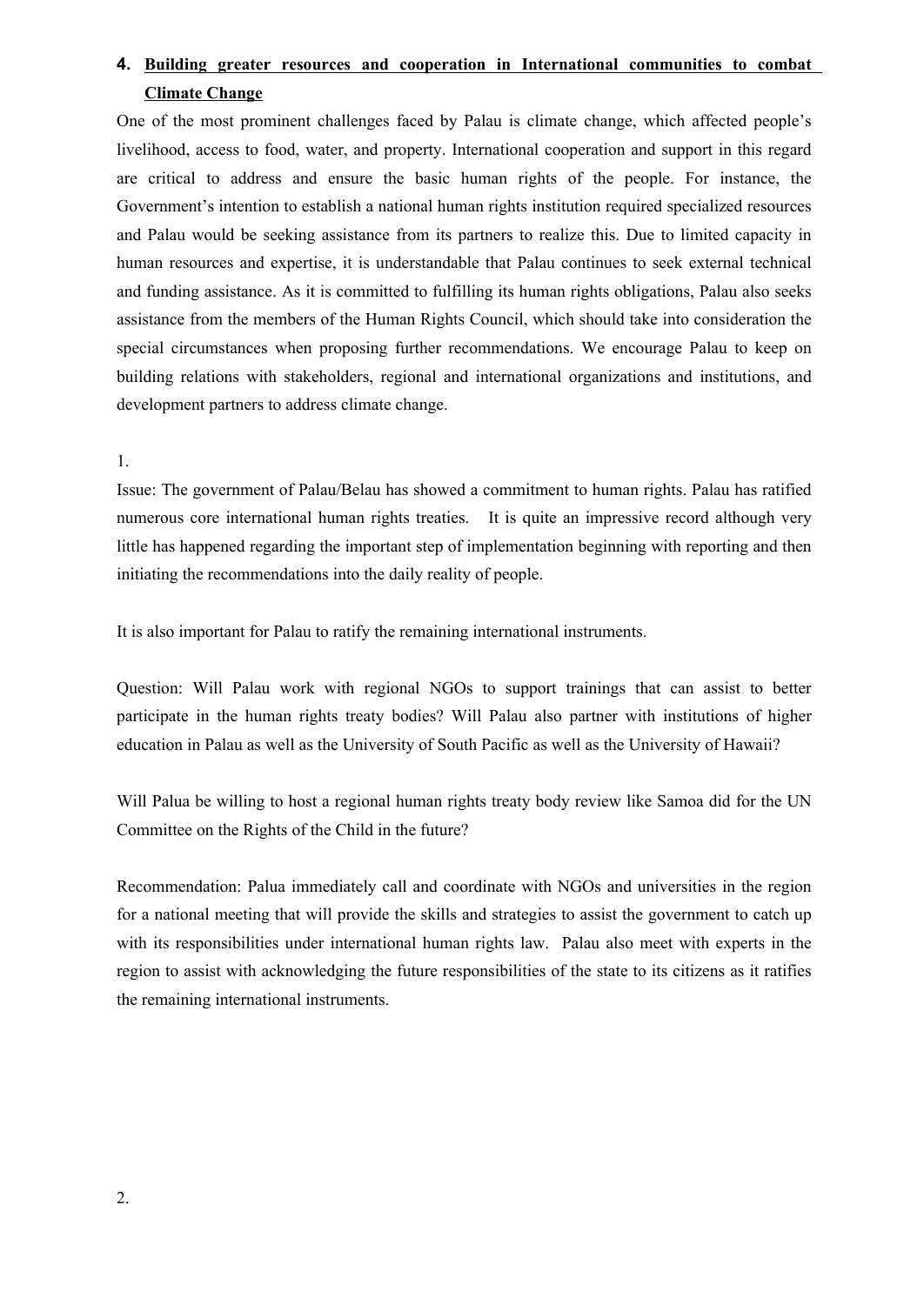Issue: Human Rights education is an important means to ensure continued cultural respect. It is important for Palauy to organize and coordinate <sup>a</sup> creative curriculum that moves beyond the textbooks to culturally based popular education. It is also to use plays and other techniques that transcend traditional education.

Question: Will Palau develop <sup>a</sup> national plan of action for human rights education?

Recommendation: Palau works with regional and international NGOs to conduct trainings in human rights education. Palau also translates the various international instruments it has ratified into the indigenous languages of its citizens.

## 3.

Issue: Palua plays <sup>a</sup> prominent role in Micronesia. Palau can be <sup>a</sup> catalyst for <sup>a</sup> regional human rights mechanism. Palau should sponsor <sup>a</sup> regional conference focusing on the positive contribution of <sup>a</sup> regional mechanism that could create tools that ensure human rights is respected.

Question: Will Palau host <sup>a</sup> conference to assist the Working Group for <sup>a</sup> Pacific Island Human Rights Charter and Commission? Will Palua be <sup>a</sup> leader to be one of the first states?

Recommendation: Palua be one of the founding states of <sup>a</sup> Pacific Island Human Rights Charter and Commission.

### 4.

Issue: The environment is essential to the future of Palau. The spiritual relationship to the land must be reaffirmed by the state through laws and programs that guarantee the right to the land for each community. Palau should focus on the international instruments such as the UN Framework Convention on Climate Change and specifically the Nationally Determined Contribution Process in the Paris Agreement.

Question: Will Palua explain its national actions to promote and protect the unique relationship to the land and ocean? Will Palua also focus on new ideas and instruments being proposed to hold corporations accountable for pollution and destruction of the environment?

Recommendation: Palau should work closely with its citizens to rededicate itself to environmental protection. Palau should also lead in international negotiations regarding climate change. PNG should also issue an open invitation to all UN Human Rights Council Special Procedures. Also, Palau host <sup>a</sup> National Determined Contribution for Paris Agreement and also UN SDGs Voluntary National Review rooted in human rights framework of participatory and inclusive with all citizens.

## **References**

UNFCCC. 2013. "Republic of Palau - Second National Communication to the United Nations Framework Convention on Climate Change". Online. Available at: